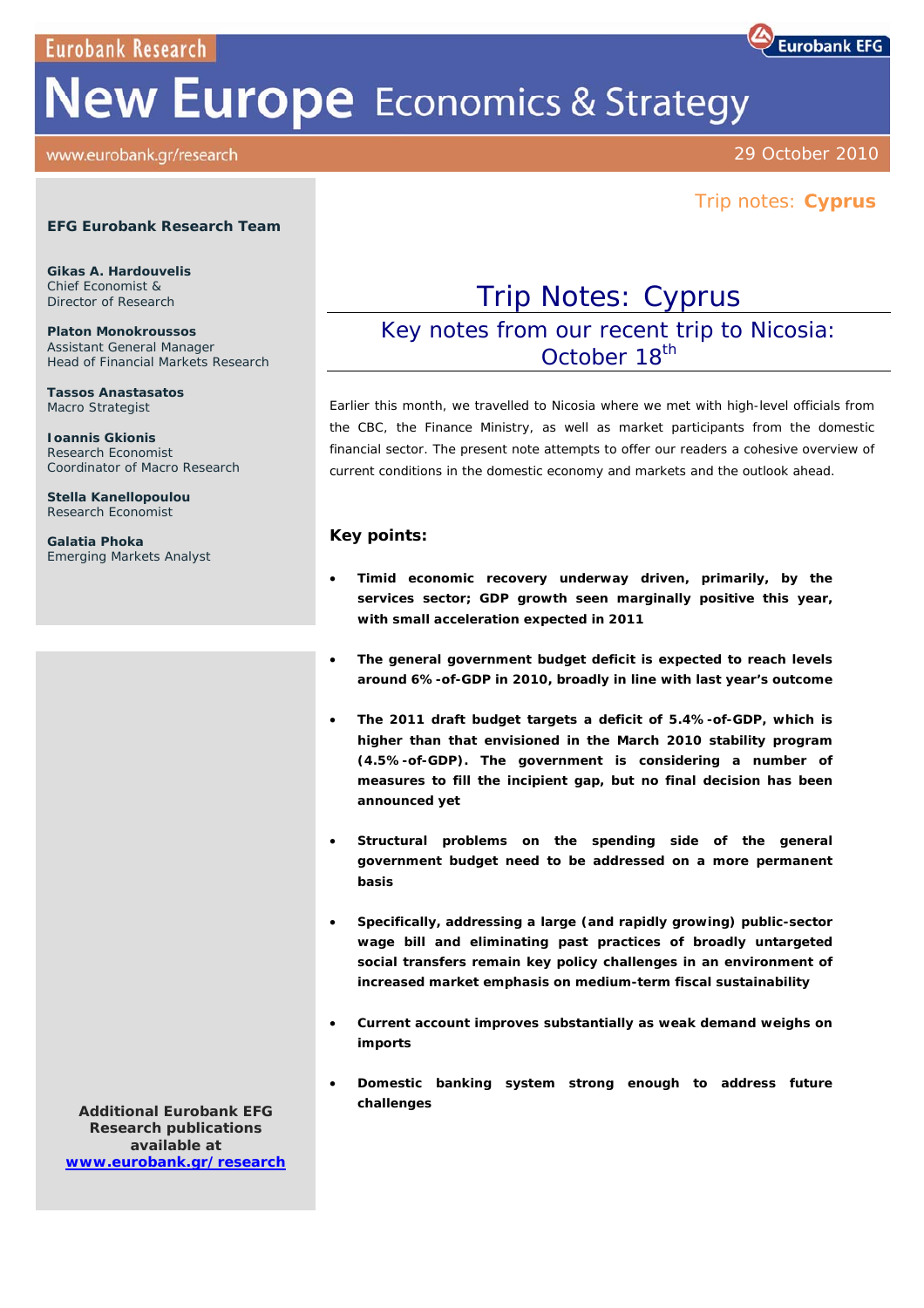| <b>Cyprus: Realisation and Eurobank EFG Forecasts</b> |         |         |        |        |
|-------------------------------------------------------|---------|---------|--------|--------|
|                                                       | 2008    | 2009    | 2010F  | 2011F  |
| Real GDP (yoy%)                                       | 3.6     | $-1.7$  | 0.5    | 1.5    |
| Final Consumption                                     | 7.9     | $-1.2$  | $-0.2$ | 1.4    |
| Gross Capital formation                               | 10.3    | $-28.5$ | 6.5    | 4.2    |
| Exports                                               | $-2.1$  | $-11.8$ | $-0.5$ | 3.5    |
| Imports                                               | 8.0     | $-19.8$ | 0.5    | 4.0    |
| Inflation (yoy%)                                      |         |         |        |        |
| CPI (annual average)                                  | 4.7     | 0.3     | 2.9    | 3.6    |
| CPI (end of period)                                   | 2.1     | 2.1     | 3.8    | 3.5    |
| Fiscal accounts (GDP%)                                |         |         |        |        |
| General Government Balance                            | 0.9     | $-6.0$  | $-6.0$ | $-5.4$ |
| Gross Public Debt                                     | 48.4    | 56.2    | 61.5   | 65.0   |
| External accounts (GDP%)                              |         |         |        |        |
| <b>Current Account</b>                                | $-17.7$ | $-8.5$  | $-5.0$ | $-5.5$ |

Source: National Sources, Eurostat, IMF, Eurobank Research & Forecasting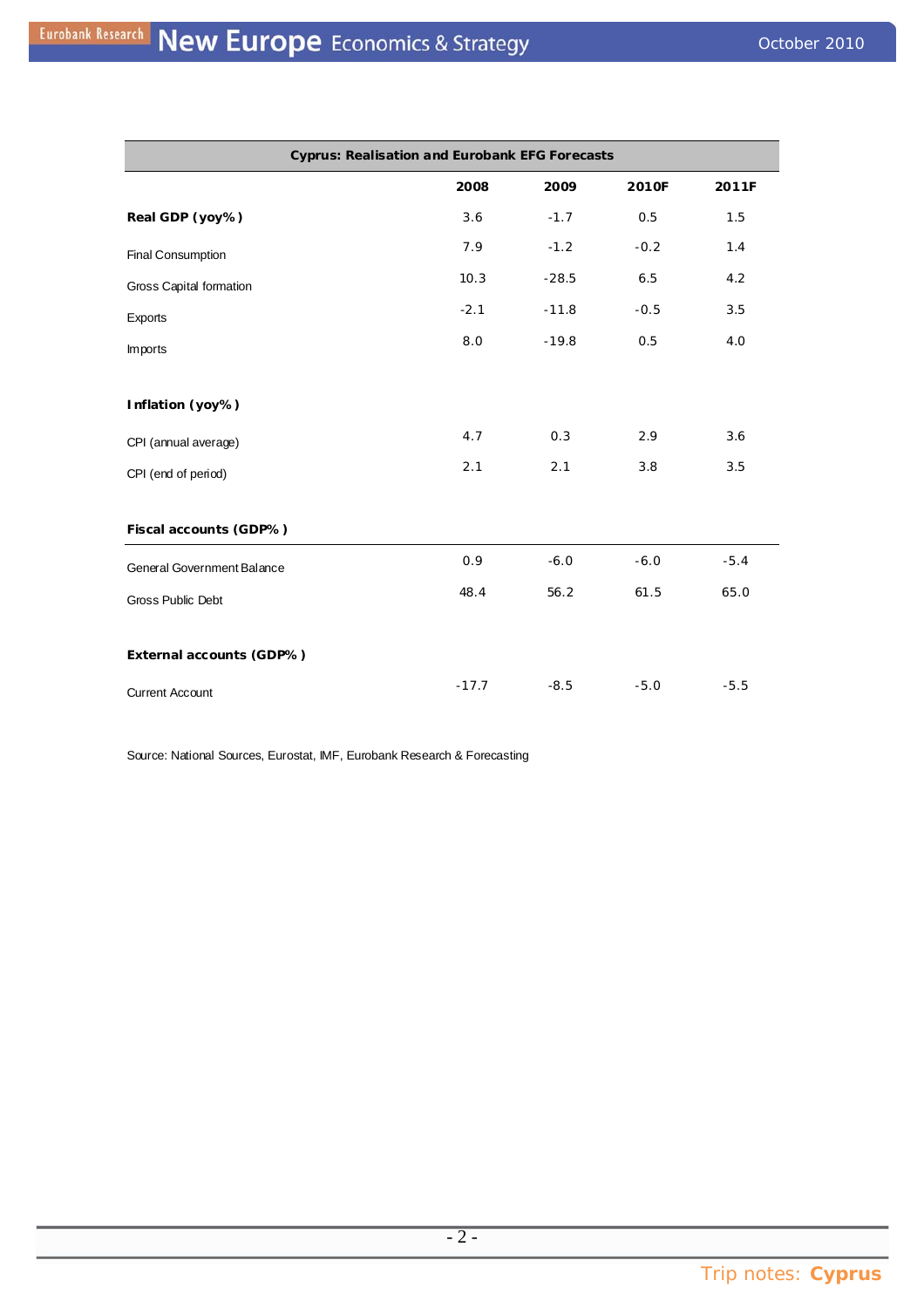#### **Timid economic recovery underway driven, primarily, by the services sector**

The Cypriot economy is showing preliminary signs of a timid recovery, after last year's recession, which saw annual GDP growth contracting for the first time in more than three decades. On a quarterly basis, GDP growth returned to a positive territory in Q1:2010 (+0.4%) following five consecutive negative readings, with domestic output rising by a further 0.6% in the second quarter. The latter pushed annual GDP growth to 0.5% in Q2, though for the period January-June 2010 as a whole, real output contacted by - 0.4% compared to the first half of 2009. The gradual economic recovery appears to be primarily driven by an improvement in the services sector. From the production side, the main upside drivers in the first half of this year included: **a)** financial intermediation, renting and business activities (+1.3% yoy) and **b)** public administration & defense, education, health & social work and other services (1.5% yoy). Taken together, these added ca 0.6ppts to real GDP growth in H1 2010. Agriculture, hunting, forestry & fishing also exerted a positive contribution – for the first time since Q12008 - to the tune of 0.1ppts. In spite of their improvement relative to Q4:2009, when the recession reached its trough, construction and the wholesale & retail trade sectors contracted by 4.6%yoy and 2.6%yoy respectively in H1, subtracting ca 1ppt from GDP growth. Furthermore, respective declines of 0.8%yoy and 0.6%yoy in the mining, quarrying, manufacturing, electricity, gas & water supply sector and in import duties & VAT cumulatively curbed real GDP growth by a further 0.1ppt.

From the expenditure side, all components remained a drag on economic growth in January-June 2010, with the exception of gross capital formation which jumped 8.5%yoy, primarily thanks to higher inventories. Gross investments added ca 1.6ppts to overall growth over that period. Final consumption remained in contractionary territory in the first two quarters of the year, registering a 1.8%yoy decline and subtracting 1.8ppts from GDP growth. On a less negative note, a gradual improvement is consumption dynamics is visible since Q4:2009, when consumption expenditure experienced its deepest contraction in decades as domestic households were hit hard by tightened domestic credit and deteriorating labor market conditions. Net exports' contribution turned negative in Q2, after six consecutive quarters of positive input, as imports recovered at a faster pace than exports. Over the January-June period, the external sector slashed 0.2ppts from real GDP growth, as a result of a 2.2%yoy drop in exports, which outpaced a 1.4%yoy decline in imports.

# **Higher-frequency indicators point to an anemic recovery ahead**

A modest revival in the tourism industry is supporting domestic economic activity so far this year, thanks to rebounding trade-partner economies. Official data is already showing that the sector is on a gradual mend. In detail, revenues rose by 2.7%yoy in August, pushing the annual rate of increase to 1.7% over the first eight months of the year. Meanwhile, arrivals bounced 4.7%yoy in September, and they are up 1.3%yoy since the beginning of the year. This improvement follows full-year declines of 16.7%yoy and 10.9%yoy, in revenues and arrivals, respectively in 2009. Note also that the recovery in the sector would have been stronger had it not been for the volcanic ash which disrupted flights across Europe in the second quarter.







In the retail sector, the volume of retail sales rose by 0.9%yoy and 1.7%yoy in June and July, respectively, pushing the respective year-to-July reading to -0.6%yoy, from -3.7%yoy over the same period a year earlier. The value of credit card purchases made by domestic residents rose by 3%yoy over the first seven months of the year, with September alone marking a 2%yoy rise. The data comes on the heels of a 3%yoy full-year decline in 2009, signaling a potential stabilization in domestic consumption dynamics. Annual credit growth to the private businesses and households has embarked on an uptrend since October 2009 when a trough was reached in loan activity, with the household sector appearing to fare relatively better. Meanwhile, the most recent labour force survey showed that the rate of unemployment eased to 6.4% in Q2, after reaching a multi-year peak of 7.2% in Q1. An improvement was also observed in August's business and economic sentiment indicators, which gained on the back of rising sentiment in the services sector and improving business conditions. In these lines, the latest trade data showed imports growing by 11%yoy year-to-August, following an 18%yoy decline in the year 2009 as a whole. On a less positive note, the total number of registrations of motor vehicles dropped 15%yoy in the January-September period.

The construction and real estate sectors, which were hit hard by the global economic crisis, have yet to show concrete signs of sustainable rebound. Although the number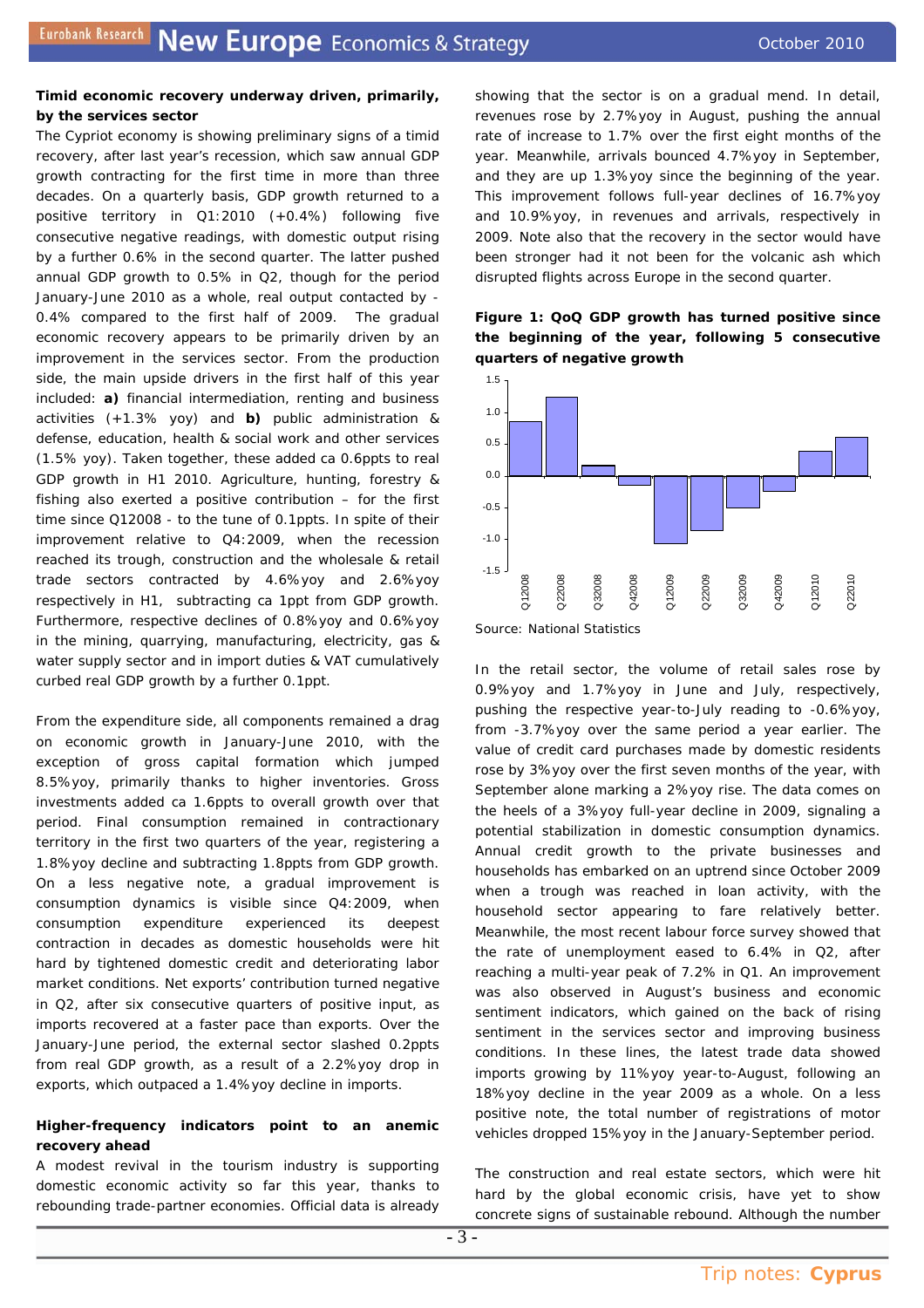of building permits, considered as a leading indicator of future construction activity, rose by 1.2%yoy in January– July, their value fell by 6.0%yoy, comparing with a smaller decline (-3.1%yoy) last year. Meanwhile, the number of dwelling units continued to decline at nearly double-digit rates. Elsewhere, industrial production fell by 4.8%yoy in July pushing the overall output in the sector down to - 1.4%yoy over the first seven months of the year.

#### **Figure 2: Unemployment rate easing after reaching a peak of 7.2% in Q1 2010**



*Source: Bloomberg* 

#### **GDP growth seen marginally positive this year; small acceleration is expected in 2011**

Looking ahead, we expect an anemic rebound in domestic economic activity in the coming quarters, which will be primarily driven by the services sector. Domestic demand growth is seen remaining moderate, with business investment likely to return to an expansionary territory towards the end of this year and to become a positive contribution to growth in 2011. The ongoing adjustment in inventories should continue providing support in the quarters ahead, albeit at a lower magnitude relative to H1 2010. Household consumption – the growth and contribution of which turned positive in Q2 - will probably improve further ahead and thus provide additional support to GDP growth in H2 2010 and throughout next year. On the flipside, the need for fiscal prudence ahead leaves little room for public spending to provide a significant boost over the next few years. Finally, net exports' contribution to GDP may worsen in the period ahead – following a negative input in Q2 – as private consumption improves further.

Risks to our forecasts for this year and the next lie in the face of a slower than expected recovery in trade-partner economies, which may weigh on exports and tourism. Note that the latter accounted for ca 10% of GDP in 2009. Moreover, increased taxation as part of fiscal austerity measures may weigh on investment and consumption. For the current year, we expect a rebound in real GDP growth to around +0.5% from -1.7%yoy in 2009. The trough of the economic downturn appears to have already been reached and a gradual improvement is likely in the quarters ahead. Our growth forecast for 2010 is broadly in line with that currently expected by the government, while for next year we expect an acceleration to 1.5%yoy, a rate slightly lower than that projected by the IMF (+1.8%yoy).

#### **Fiscal consolidation remains a key policy challenge**

As has been the case with most economies in the region, the global financial crisis brought about a significant deterioration in Cyprus's public finances. Following surpluses of 3.4%-of-GDP and 0.9%-of-GDP in 2007 and 2008 respectively, the budget swung into a deficit of 6.0%-of-GDP in 2009. As a result, the European Union launched in May 2010 its excessive deficit procedure (EDP) against Cyprus as the country breached last year the Treaty's 3% of-GDP deficit threshold. Importantly, the recent worsening in the country's fiscal position has not been solely driven by cyclical factors and the economic stimulus measures employed to ease the impact of the crisis. It has also been a reflection of structural weaknesses, especially on the spending side, including high wage-related expenditure and, at times, largely untargeted transfers to broad social groups. This implies that, even though stimulus measures are gradually reversed and GDP growth returns to positive territory, additional fiscal tightening will likely be needed in order to eliminate the exessive deficit and brink the fiscal position to a more sustainable path.

The government has already employed a number of measures aiming to contain the deficit to levels around 6% of-GDP this year, and to reduce it gradually below 3%-of-GDP by 2013, as promised in the country's latest stability program issued in March 2010. Among others, these measures include: a) a freeze in new hires and a downsizing of the overall public-sector labor force by 1,000 employees per year b) reductions in operating expenditure and c) a better prioritization of infrastructural projects.

# **The general government budget deficit is expected to reach levels around 6%-of-GDP in 2010, broadly in line with last year's outcome**

In the first nine months of the year the government managed to reduce operational expenditure by 2.5%yoy but overall expenditure rose by 5%yoy. The Ministry of Finance noted that the increase was inflated by temporary factors including, among others, certain changes in the methodology used to calculate pension payments. On the other hand, revenues registered a 6.4%yoy rise year-to-September, bringing the overall budget deficit to ca €394mn or 8.7% lower comparing to the same period a year earlier. As a percentage of GDP the year-to-September central government budget deficit amounted to 2.25%, a tad below a shortfall of 2.55% recorded in the same period a year earlier. As portrayed by the aforementioned, the 2010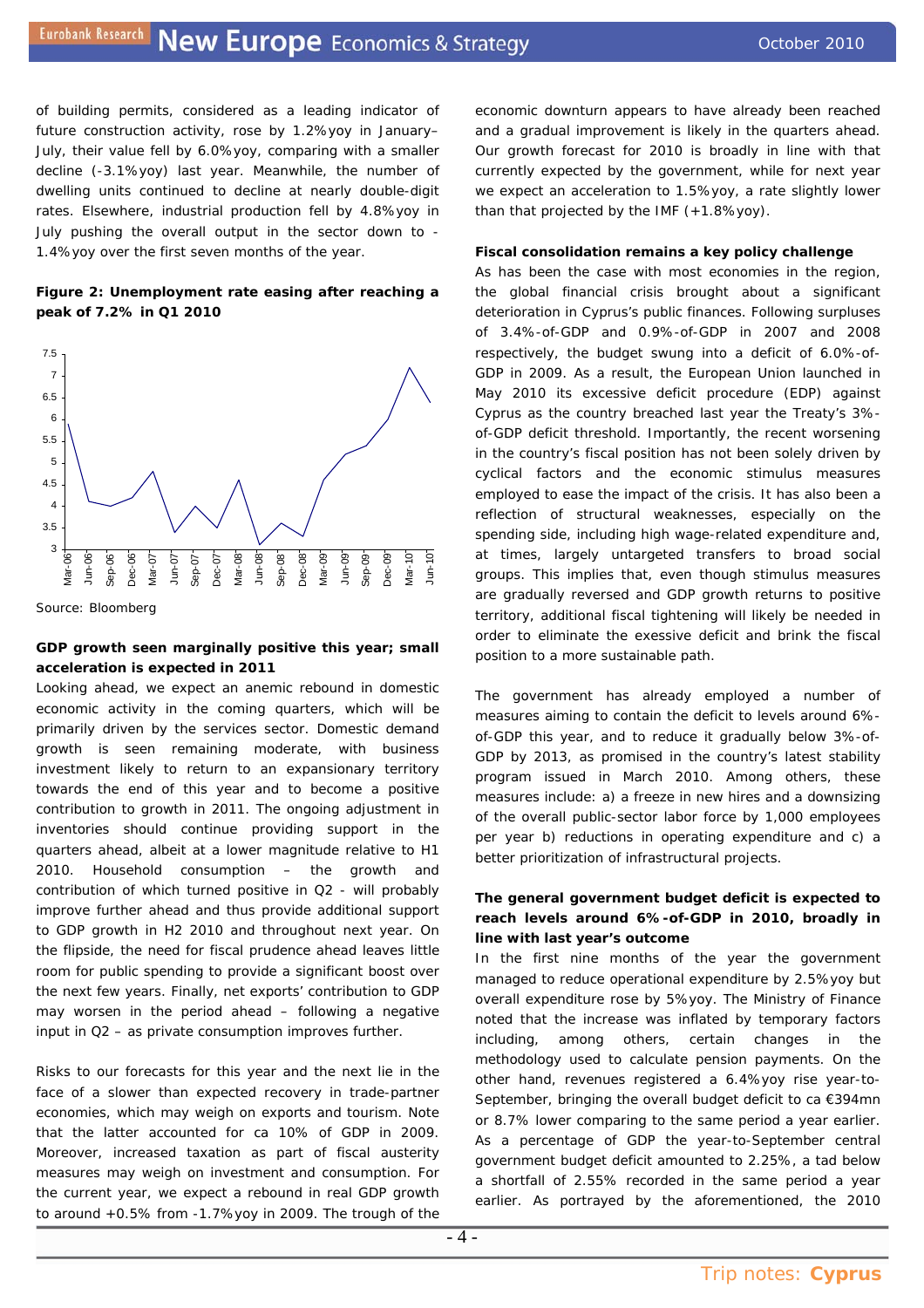general government budget deficit is unlikely to improve significantly relative to last year.

# **2011 draft budget targets deficit of 5.4%-of-GDP, higher than that envisioned in the March 2010 stability program**

For 2011, the government estimates that in the absence of fiscal tightening measures the budget deficit would rise further to 7.0%-of-GDP. However, by employing reductions in certain discretionary expenditure items, prioritizing development projects, strengthening social security policies and supporting the economic recovery, the 2011 budget deficit will be contained at 5.4%-of-GDP. The assumptions underlying the latter target appear to be broadly realistic, with economic growth seen accelerating to 1.5%yoy, annual inflation averaging around 3.0%yoy, budget revenues growing by 4.7%yoy and expenditures increasing by 1.1%yoy in 2011. Even so, the 5.4%-of-GDP deficit target envisioned in the (recently unveiled) 2011 draft budget remains in excess of the 4.5%-of-GDP shortfall envisaged in the March 2010 stability program. The gap corresponding to these two deficit figures is estimated to be ca €150mn.

In an effort to facilitate an elimination of the exessive deficit by 2013, the government tried to pass in parliament two bills in July. The proposals included: a) a 1ppt increase in the corporate tax rate to 11% and b) certain changes in real estate taxation. However, both bills failed, with lawmakers citing potential risks to the still nascent domestic economic recovery. Alternative plans have been submitted to parliament, but little progress appears to have been made so far. As recently as mid-October, the Finance Minister left the door open for a 1ppt increase to 16% in the main VAT rate as part of proposed measures to fill next year's €150mn budget hole. A levy on banks, a new 5% VAT rate on food and pharmaceuticals are among the measures under consideration.

#### **High growth in public sector wage bill limits room for a more sustained fiscal consolidation**

At present, the attainability of the stability program's deficit target of 4.5%-of-GDP next year remains doubtful, while no convincing measures have been introduced so far to help reduce the fiscal gap on a more sustainable basis over the coming years. Specifically, most of the new measures included in the 2011 budget draft are on the revenues side, while expenditure reductions target, primarily, operating costs and development-related spending, which may bear only a limited impact medium-term. Furthermore, the government's proposals currently under discussion do not contain any reforms aiming to address a ballooning public sector wage bill. The latter is among the budget's heaviest burdens, accounting for ca 30% of all public expenses. Public sector wage growth is based on backward indexation, which creates stickiness and ongoing upward pressures in real wages. In 2011 the government estimates the wage bill to rise by 5%yoy i.e., 2ppts above expected inflation. And this is the case if the planned reduction of 1,000 employees is achieved. Otherwise, the increase in the total wage bill next year is estimated to be 6.5%yoy. In view of the above considerations, amendments in the wage-setting mechanism and additional measures to downsize the public sector would have a more sustainable effect on fiscal consolidation and also improve the country's competitiveness and growth prospects longer-term. The problem of untargeted social transfers is another issue that needs to be addressed in a more lasting way.

# **Fiscal prudence is key to the country's credit rating outlook and the maintenance of the debt ratio below the 60%-of-GDP threshold**

With general elections looming in May 2011, a consensus between parliamentary parties on more aggressive fiscal consolidation is unlikely to prove an easy task. The recent deterioration in the country's fiscal position may also bear a number of additional repercussions. S&P placed Cyprus on review for possible downgrade in July, warning that its current credit rating could be cut in three to four months in the absence of improvement in public finances. On a more positive note, financial markets demonstrated their confidence on the Cypriot economy when in late October the government auctioned a 5-year bond. Demand was strong with the tender being 30% oversubscribed at €1.3bn. The Finance Minister said that with this auction the government covered the government's borrowing requirement for the next twelve months. The average accepted yield was at 3.84%, well below a yield of 4.7% for a 7-year bond auctioned six months earlier and while the corresponding yield spread to Bunds coming in a 172bps. International investors bought ca 80% of the issue, with the rest being absorbed by domestic accounts. The deterioration in government finances is, unsurprisingly, expected to bloat public debt in the years ahead. The government expects the public debt ratio to breach the Treaty's 60%-of-GDP threshold as soon as this year following a reading of 56.2% of-GDP in 2009. A further rise ahead is likely if the country's fiscal position does not improve significantly in the years to come. Even so, the debt ratio is expected to remain ca 20ppts below the corresponding average euro zone figure, at least for this year.

#### **Current account improves substantially as weak demand weighs on imports**

Cyprus's current account deficit, one of the country's main vulnerabilities in recent years, remains in a downtrend after widening to a record of 17.7%-of-GDP in 2008. Weak domestic demand led to a sharp contraction in imports last year, which more than outweighed a concomitant decline in exports as a result of the recession in trading-partner economies. As a result, the current account shortfall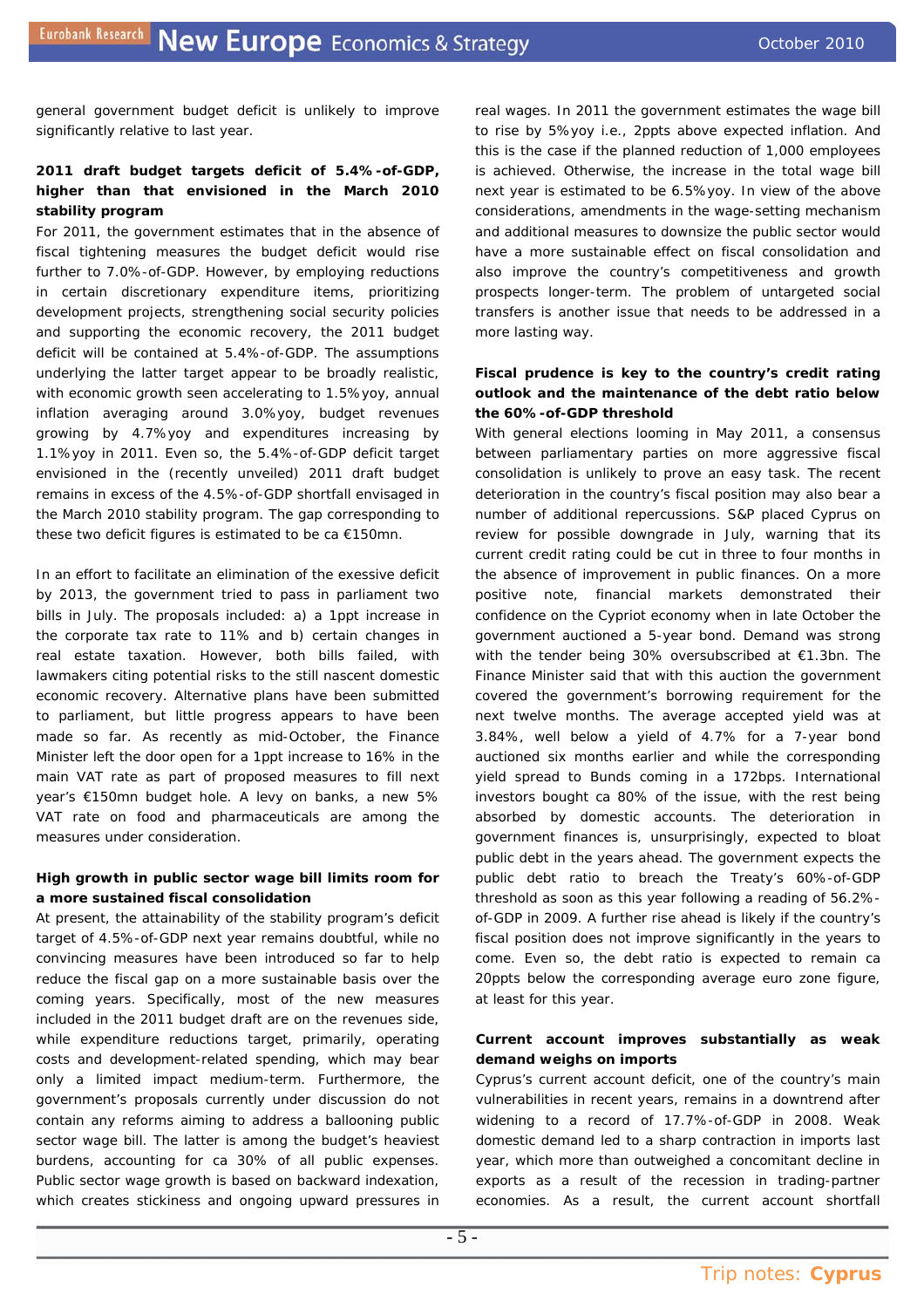narrowed to 8.5%-of-GDP in 2009. So far this year the current account data has been rather mixed, with a 50%yoy jump in the deficit in Q1 being offset by a 121%yoy fall in Q2. In fact, the current account swung into a surplus of €189mn in the second quarter of 2010, pushing the year-to-June deficit down by 83%yoy relative to the same period a year earlier. The primary driver of this improvement was the income account which swung into a surplus of €476mn in H1:2010 from a deficit of €434mn over the same period a year earlier. That said, the Q3 and Q4 data will be key in order to assert whether the substantial deficit decline witnessed in the second quarter of this year is sustainable and not the result of temporary factors

#### **Figure 4: Current account balance continues to improve, mainly thanks to lower imports**



 *Source: European Commission spring forecasts 2010* 

For the year 2010 as a whole, we expect the current account shortfall to narrow to 4-5%-of-GDP, driven, primarily, by the second quarter's stellar performance. Looking further ahead, a tentative recovery in domestic demand may exert some widening pressures in the 2011 external shortfall, though the latter is unlikely to rise anywhere near to 2008 record levels. That said, a number of imbalances remain visible in the country's external position and could eventually lead to a more serious deterioration of the current account balance. Among them, faster growth in unit labor costs relative to main trading partners may have an eroding impact on competitiveness, while services exports continue providing a less-thanadequate coverage of the large trade balance. In order to contain the current account shortfall to sustainable levels in the medium-term, the aforementioned issues will need to be addressed in a more lasting way.

#### **Inflation is edging higher**

Consumer price inflation rose for the fourth consecutive month in September reaching 3.54%yoy, the highest rate since October 2008. As a result, year-to-September CPI advanced by 2.56%yoy, which compares with a full-year

print of +0.3%yoy in 2009. The breakdown of the index over the first nine months of the year shows that the increase was broad-based and driven by base effects and improving domestic demand. Specifically, a 18.7%yoy jump in the prices of petroleum products added a 1.1ptps to headline inflation over that period. Services inflation rose by 1.5%yoy adding 0.7ppts to annual CPI, while domestic goods prices advanced 3.2%yoy with an input of 1ppt. The latter were primarily driven by a 24.3% jump in utilities costs. On the flipside, a 0.9%yoy drop in imported good prices exerted a negative contribution. Looking ahead, inflation is likely to remain at levels around 3.5%-4% for the remainder of this year. Oil and food prices are key for domestic inflation developments ahead due to their high weights in the CPI basket, estimated at around 20% and 10%, respectively. Potential tax rate increases currently under considered by the government, to the tune of 1ppt in the main VAT rate (currently at 15%) and/or the introduction of a new 5% VAT rate on food and pharmaceutical are likely to instigate some inflation pressures and push CPI above our 3.3% forecast in 2011.

# **Figure 5: Inflation rises on base effects, higher food and energy prices**



*Source: National Statistics* 

# **Worries of high private-sector indebtedness partially alleviated by household's net positive credit position, low loans-to-deposits ratio**

Private sector indebtedness in Cyprus is currently among the highest in the European Union. Total outstanding MFI loans to domestic businesses and households stood at around 250%-of-GDP in August 2010. This vast ratio appears to be rather worrying at first glance. However, our contacts stressed that high household indebtedness *(~50% of all private sector loans)* is not a significant area of concern as domestic households' *net* financing position remains positive and there is a strong cultural component in their borrowing practices. It appears that domestic households prefer to borrow even when they hold significant positive liquidity balances, which they prefer to place in bank deposits. On the latter argument, note that the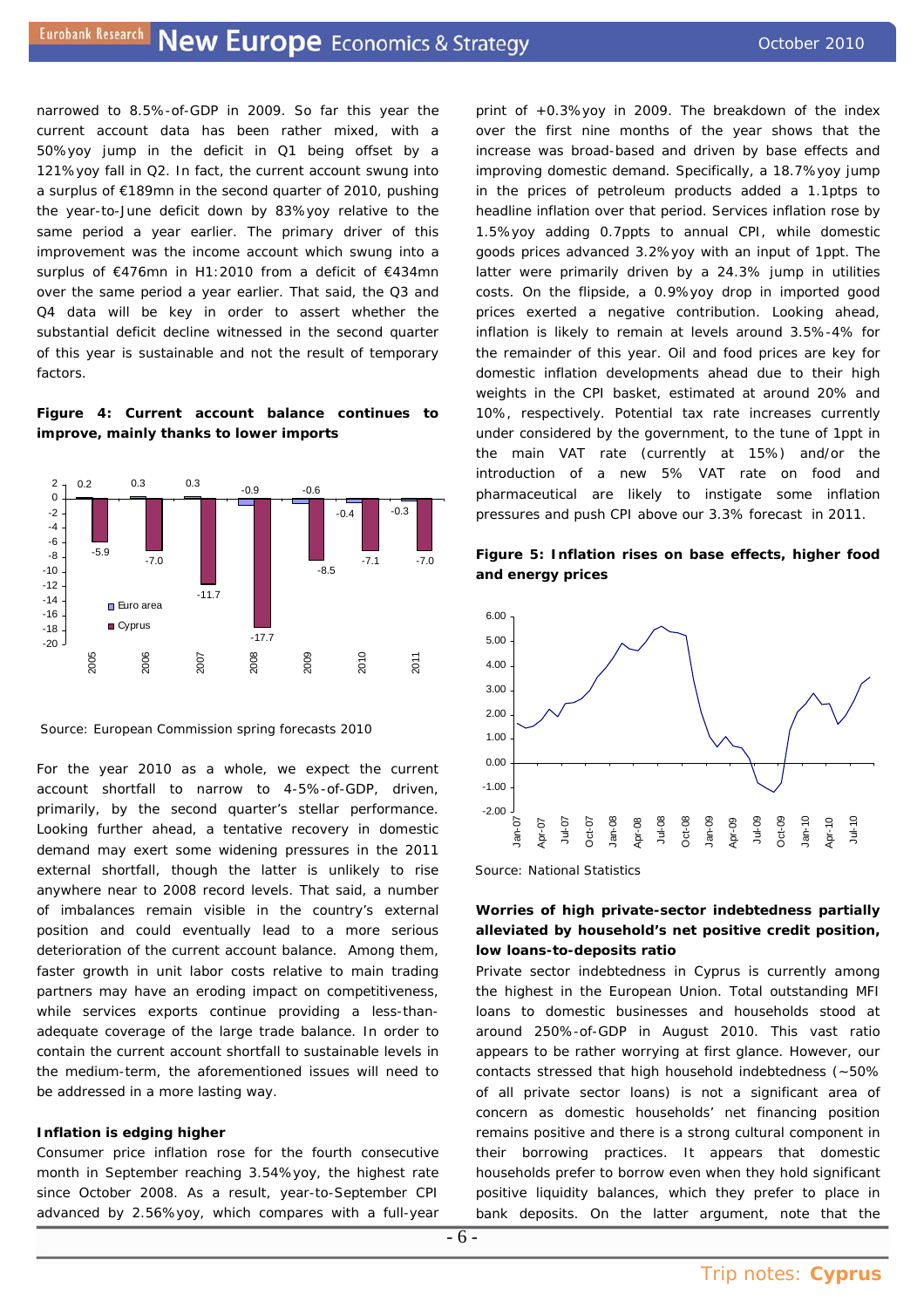industry-wide loans-to-deposits ratio of domestic households stood at 86% in August. We were also told that around 80-85% of Cypriots own their own residence, while a high portion of household loans is backed by high quality collateral assets. Note also that household NPLs have stabilized to levels around 5-6% over the last few months and do not appear to pose any significant threat to the domestic banking system for the time being.

# **Domestic banking system strong enough to address potential challenges**

Cyprus's total banking sector assets amounted to more than 1,041%-of-GDP as of May 2010, with local banks (banks whose home country is Cyprus) holding assets of 639%-of-GDP. The aforementioned figures signal an oversized sector compared to the economy, which requires strong vigilance. Nevertheless, it appears that the banking sector is relatively sound and well positioned to address potential challenges that may arise in the future. On the latter, note that Cyprus's financial system managed to weather well the global financial crisis. A significant cushion against the crisis was that domestic banks had minimal direct exposure to toxic assets. Furthermore, the banking sector remains well capitalized as suggested by its riskweighted Capital Adequacy Ratio (CAR) which stood around 11.9% as of end-May 2010, ca 4ppts higher than the regulatory minimum. Furthermore NPLs remain at relatively low levels, while a minimum stock liquidity ratio of 70% on FX deposits (in liquid assets A-1/P-1 and above) is another area of strength. Finally, two Cypriot banks were subject to the EU's stress tests which they successfully passed.

#### **Medium-term drivers of growth**

From a medium-term perspective, prospects for the Cypriot economy remain favorable. The country's geographical location, which links it with both Europe and the Middle-East, provides significant potential for trade- and investment-related gains ahead. Meanwhile, the prospect of a reunification of the island has the capacity to bear substantial gains for domestic economic activity, as it would lead to a wide-scale reconstruction of the island, boosting investment, real estate activity and tourism. A waiver of the trade embargo with Turkey could also assist economic activity significantly. Last but not least, the country's taxincentive status is likely to continue supporting investments. Note that even if the government proceeds with certain increases in tax rates, the latter are likely to stay among the lowest in the EU-27.

#### *Written by:*

**Platon Monokroussos Assistant General Manager Head of Financial Markets Research**  pmonokrousos@eurobank.gr

**Galatia Phoka Emerging Markets Analyst**  gphoka@eurobank.gr